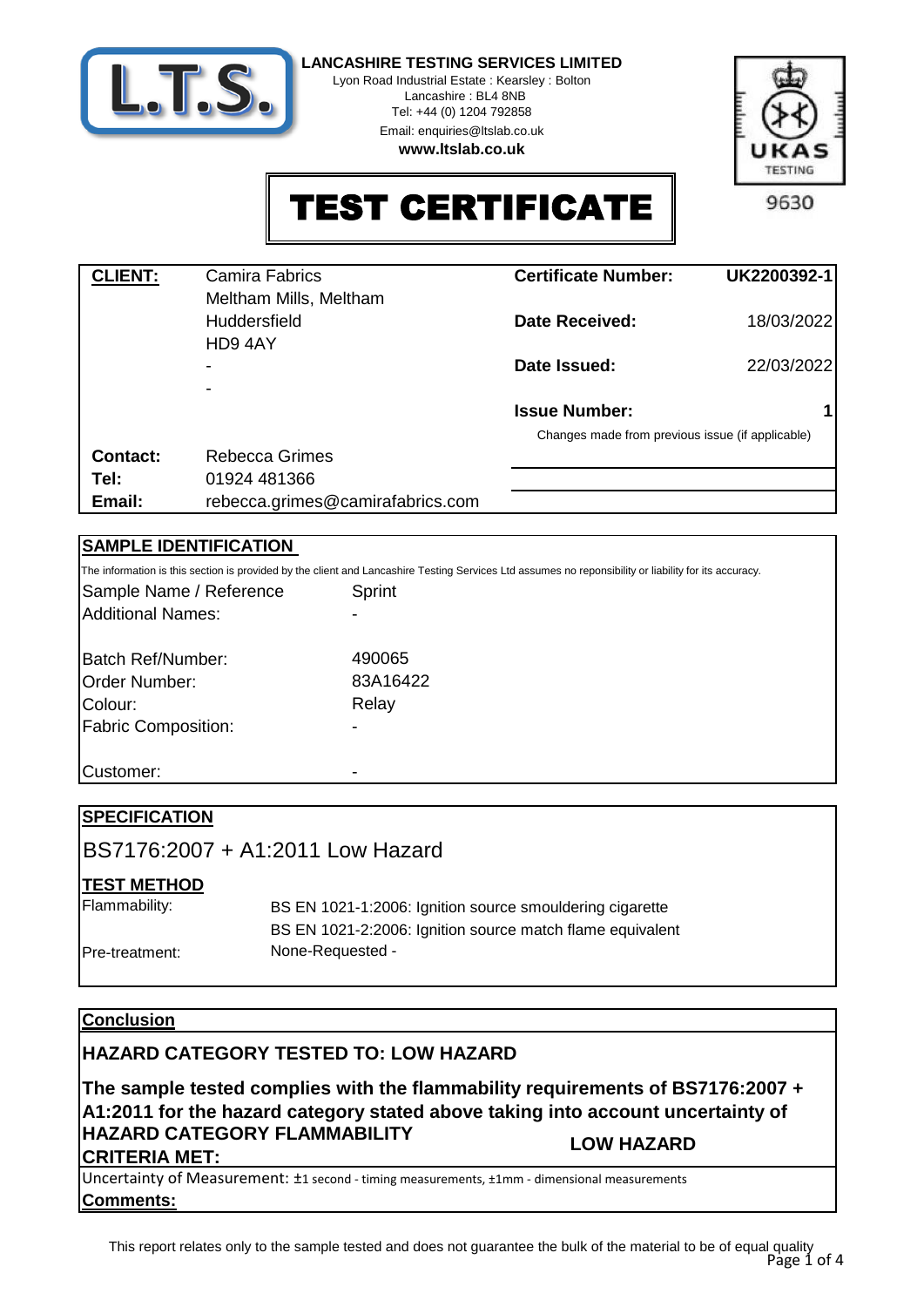

Lyon Road Industrial Estate : Kearsley : Bolton Lancashire : BL4 8NB Tel: +44 (0) 1204 792858 Email: enquiries@ltslab.co.uk

**TESTING** 

9630

**www.ltslab.co.uk**

# TEST CERTIFICATE

### **Test Results:-**

### **BS EN 1021-1:2006: Smouldering Cigarette Source**

#### **Assessment of the ignitability of upholstered furniture**

*"The following test results relate only to the ignitability of the combination of materials under the particular conditions of test; they are not intended as a means of assessing the full potential fire hazard of the materials in use."*

| Sprint<br>Camira Fabrics<br>Client<br>22/03/2022<br>Date of test<br>Pre-Treatment<br>None-Requested<br>Carpenter/RX36110 Combustion Modified Foam Density 34-36kg/m <sup>3</sup> /105-115N<br>Filling Type<br>Size of test rig<br>Small: Back - 450 x 300 ± 2mm + Seat - 450 x 150 ± 2mm<br>Period h<br>Temperature °C<br>Air Flow m/s<br><b>Test Conditions</b><br>Relative humidity %<br>Conditioning of test specimens<br>$23+2$<br>$50+5$<br>$≤0.2$<br>≥24<br>10-30<br>15-80<br>0.03<br>≥6<br>Testing conditions<br><b>Testing Source</b><br>Smouldering Cigarette Source<br>60 minutes after placement of smouldering cigarette.<br>Testing time limit<br>Test 1<br>Test 2<br>Test 3<br>Time for cigarette to smoulder to completion<br>16.59<br>20.43<br>N/A<br>(min:sec)<br>3.1a Escalating combustion behaviour<br><b>NO</b><br><b>NO</b><br>N/A<br>observed so that it was unsafe to continue the<br>test and active extinction was necessary<br>3.1b Smouldering which largely consumed the<br>N/A<br><b>NO</b><br><b>NO</b><br>test assembly within the test period<br>3.1c Smouldering to the extremities of the<br><b>NO</b><br>N/A<br><b>NO</b><br>specimen, upper or lower margins, either side or to<br>its full thickness, within the duration of the test<br>3.1d Smouldering after one hour from the beginning<br>N/A<br><b>NO</b><br><b>NO</b><br>of the test<br>3.1e On final examination, evidence of active<br>N/A<br><b>NO</b><br><b>NO</b><br>smouldering<br>3.2 Occurrence of flames initiated by a smouldering<br><b>NO</b><br><b>NO</b><br>N/A<br>source<br><b>PASS</b><br><b>NOT TESTED</b><br><b>Test Result:</b><br><b>PASS</b> | Sample Code             | UK2200392<br>$-1$ |  |  |  |              |
|----------------------------------------------------------------------------------------------------------------------------------------------------------------------------------------------------------------------------------------------------------------------------------------------------------------------------------------------------------------------------------------------------------------------------------------------------------------------------------------------------------------------------------------------------------------------------------------------------------------------------------------------------------------------------------------------------------------------------------------------------------------------------------------------------------------------------------------------------------------------------------------------------------------------------------------------------------------------------------------------------------------------------------------------------------------------------------------------------------------------------------------------------------------------------------------------------------------------------------------------------------------------------------------------------------------------------------------------------------------------------------------------------------------------------------------------------------------------------------------------------------------------------------------------------------------------------------------------------------------------------------------------------------------|-------------------------|-------------------|--|--|--|--------------|
|                                                                                                                                                                                                                                                                                                                                                                                                                                                                                                                                                                                                                                                                                                                                                                                                                                                                                                                                                                                                                                                                                                                                                                                                                                                                                                                                                                                                                                                                                                                                                                                                                                                                | Sample Name / Reference |                   |  |  |  |              |
|                                                                                                                                                                                                                                                                                                                                                                                                                                                                                                                                                                                                                                                                                                                                                                                                                                                                                                                                                                                                                                                                                                                                                                                                                                                                                                                                                                                                                                                                                                                                                                                                                                                                |                         |                   |  |  |  |              |
|                                                                                                                                                                                                                                                                                                                                                                                                                                                                                                                                                                                                                                                                                                                                                                                                                                                                                                                                                                                                                                                                                                                                                                                                                                                                                                                                                                                                                                                                                                                                                                                                                                                                |                         |                   |  |  |  |              |
|                                                                                                                                                                                                                                                                                                                                                                                                                                                                                                                                                                                                                                                                                                                                                                                                                                                                                                                                                                                                                                                                                                                                                                                                                                                                                                                                                                                                                                                                                                                                                                                                                                                                |                         |                   |  |  |  |              |
|                                                                                                                                                                                                                                                                                                                                                                                                                                                                                                                                                                                                                                                                                                                                                                                                                                                                                                                                                                                                                                                                                                                                                                                                                                                                                                                                                                                                                                                                                                                                                                                                                                                                |                         |                   |  |  |  |              |
|                                                                                                                                                                                                                                                                                                                                                                                                                                                                                                                                                                                                                                                                                                                                                                                                                                                                                                                                                                                                                                                                                                                                                                                                                                                                                                                                                                                                                                                                                                                                                                                                                                                                |                         |                   |  |  |  |              |
|                                                                                                                                                                                                                                                                                                                                                                                                                                                                                                                                                                                                                                                                                                                                                                                                                                                                                                                                                                                                                                                                                                                                                                                                                                                                                                                                                                                                                                                                                                                                                                                                                                                                |                         |                   |  |  |  |              |
|                                                                                                                                                                                                                                                                                                                                                                                                                                                                                                                                                                                                                                                                                                                                                                                                                                                                                                                                                                                                                                                                                                                                                                                                                                                                                                                                                                                                                                                                                                                                                                                                                                                                |                         |                   |  |  |  | Volume $m^3$ |
|                                                                                                                                                                                                                                                                                                                                                                                                                                                                                                                                                                                                                                                                                                                                                                                                                                                                                                                                                                                                                                                                                                                                                                                                                                                                                                                                                                                                                                                                                                                                                                                                                                                                |                         |                   |  |  |  |              |
|                                                                                                                                                                                                                                                                                                                                                                                                                                                                                                                                                                                                                                                                                                                                                                                                                                                                                                                                                                                                                                                                                                                                                                                                                                                                                                                                                                                                                                                                                                                                                                                                                                                                |                         |                   |  |  |  |              |
|                                                                                                                                                                                                                                                                                                                                                                                                                                                                                                                                                                                                                                                                                                                                                                                                                                                                                                                                                                                                                                                                                                                                                                                                                                                                                                                                                                                                                                                                                                                                                                                                                                                                |                         |                   |  |  |  |              |
|                                                                                                                                                                                                                                                                                                                                                                                                                                                                                                                                                                                                                                                                                                                                                                                                                                                                                                                                                                                                                                                                                                                                                                                                                                                                                                                                                                                                                                                                                                                                                                                                                                                                |                         |                   |  |  |  |              |
|                                                                                                                                                                                                                                                                                                                                                                                                                                                                                                                                                                                                                                                                                                                                                                                                                                                                                                                                                                                                                                                                                                                                                                                                                                                                                                                                                                                                                                                                                                                                                                                                                                                                |                         |                   |  |  |  |              |
|                                                                                                                                                                                                                                                                                                                                                                                                                                                                                                                                                                                                                                                                                                                                                                                                                                                                                                                                                                                                                                                                                                                                                                                                                                                                                                                                                                                                                                                                                                                                                                                                                                                                |                         |                   |  |  |  |              |
|                                                                                                                                                                                                                                                                                                                                                                                                                                                                                                                                                                                                                                                                                                                                                                                                                                                                                                                                                                                                                                                                                                                                                                                                                                                                                                                                                                                                                                                                                                                                                                                                                                                                |                         |                   |  |  |  |              |
|                                                                                                                                                                                                                                                                                                                                                                                                                                                                                                                                                                                                                                                                                                                                                                                                                                                                                                                                                                                                                                                                                                                                                                                                                                                                                                                                                                                                                                                                                                                                                                                                                                                                |                         |                   |  |  |  |              |
|                                                                                                                                                                                                                                                                                                                                                                                                                                                                                                                                                                                                                                                                                                                                                                                                                                                                                                                                                                                                                                                                                                                                                                                                                                                                                                                                                                                                                                                                                                                                                                                                                                                                |                         |                   |  |  |  |              |
|                                                                                                                                                                                                                                                                                                                                                                                                                                                                                                                                                                                                                                                                                                                                                                                                                                                                                                                                                                                                                                                                                                                                                                                                                                                                                                                                                                                                                                                                                                                                                                                                                                                                |                         |                   |  |  |  |              |
|                                                                                                                                                                                                                                                                                                                                                                                                                                                                                                                                                                                                                                                                                                                                                                                                                                                                                                                                                                                                                                                                                                                                                                                                                                                                                                                                                                                                                                                                                                                                                                                                                                                                |                         |                   |  |  |  |              |
|                                                                                                                                                                                                                                                                                                                                                                                                                                                                                                                                                                                                                                                                                                                                                                                                                                                                                                                                                                                                                                                                                                                                                                                                                                                                                                                                                                                                                                                                                                                                                                                                                                                                |                         |                   |  |  |  |              |
|                                                                                                                                                                                                                                                                                                                                                                                                                                                                                                                                                                                                                                                                                                                                                                                                                                                                                                                                                                                                                                                                                                                                                                                                                                                                                                                                                                                                                                                                                                                                                                                                                                                                |                         |                   |  |  |  |              |

| <b>RESULT:</b>                                                     | <b>SMOULDERING CIGARETTE SOURCE</b> |  |  |  |  | <b>PASS</b> |  |  |
|--------------------------------------------------------------------|-------------------------------------|--|--|--|--|-------------|--|--|
| Please note that copies of this original certificate are not valid |                                     |  |  |  |  |             |  |  |
|                                                                    |                                     |  |  |  |  |             |  |  |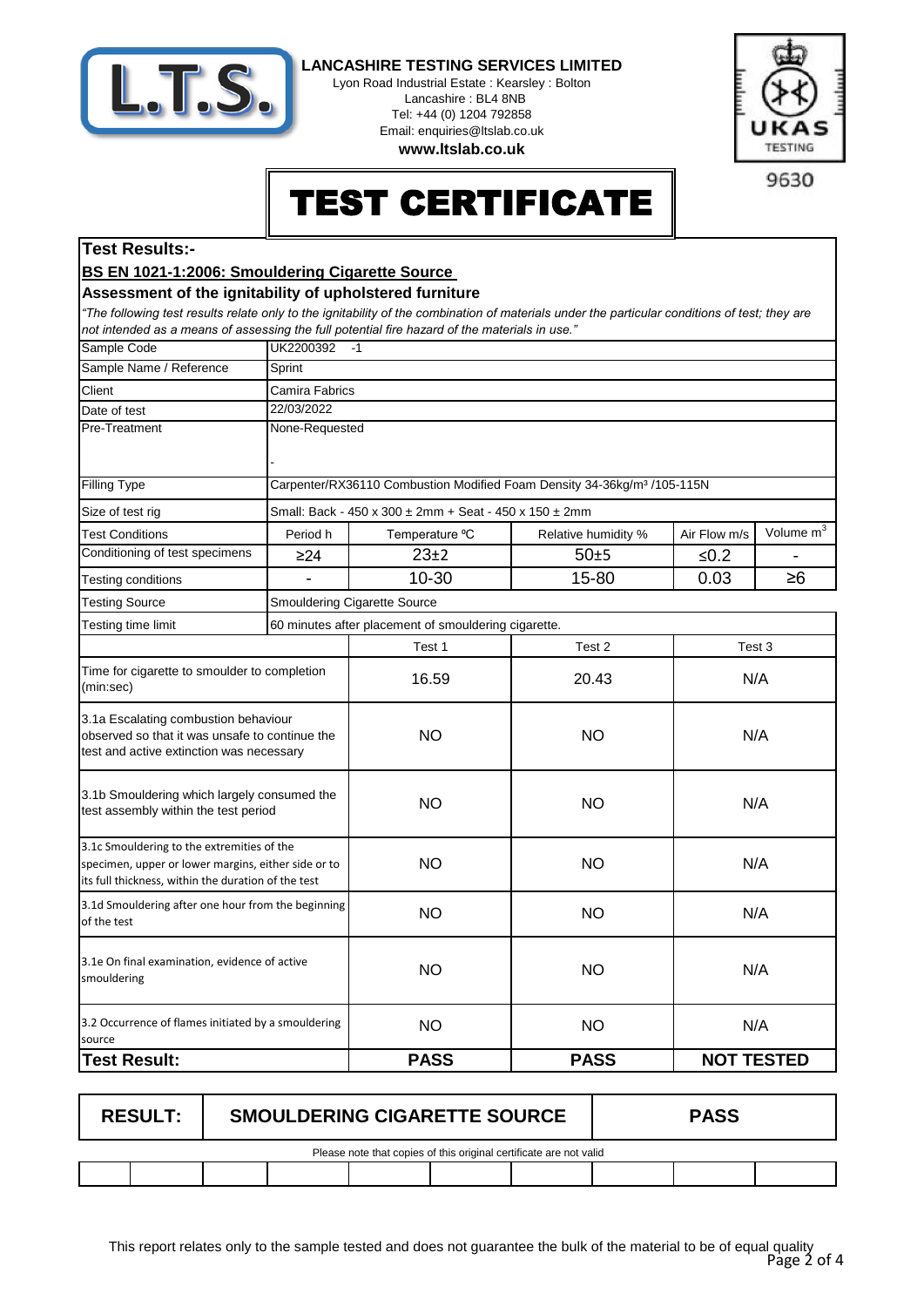

Lyon Road Industrial Estate : Kearsley : Bolton Lancashire : BL4 8NB Tel: +44 (0) 1204 792858 Email: enquiries@ltslab.co.uk

**www.ltslab.co.uk**



## TEST CERTIFICATE

## **Test Results:-**

#### **BS EN 1021-2:2006: Butane Source 1**

#### **Assessment of the ignitability of upholstered furniture**

*"The following test results relate only to the ignitability of the combination of materials under the particular conditions of test; they are not intended as a means of assessing the full potential fire hazard of the materials in use."*

| Sample Code                                                                                                                                              | UK2200392<br>$-1$ |                                                                                     |                            |  |              |                       |
|----------------------------------------------------------------------------------------------------------------------------------------------------------|-------------------|-------------------------------------------------------------------------------------|----------------------------|--|--------------|-----------------------|
| Sample Name / Reference                                                                                                                                  | Sprint            |                                                                                     |                            |  |              |                       |
| Client                                                                                                                                                   | Camira Fabrics    |                                                                                     |                            |  |              |                       |
| Date of test                                                                                                                                             | 22/03/2022        |                                                                                     |                            |  |              |                       |
| Pre-Treatment                                                                                                                                            | None-Requested    |                                                                                     |                            |  |              |                       |
|                                                                                                                                                          |                   |                                                                                     |                            |  |              |                       |
| Filling Type                                                                                                                                             |                   | Carpenter/RX36110 Combustion Modified Foam Density 34-36kg/m <sup>3</sup> /105-115N |                            |  |              |                       |
| Size of test rig                                                                                                                                         |                   | Small: Back - 450 x 300 ± 2mm + Seat - 450 x 150 ± 2mm                              |                            |  |              |                       |
| <b>Test Conditions</b>                                                                                                                                   |                   | Temperature °C                                                                      | Relative humidity %        |  | Air Flow m/s | Volume m <sup>3</sup> |
| Conditioning of test specimens                                                                                                                           | $\geq$ 24         | $23\pm2$                                                                            | $50 + 20$                  |  | ≤ $0.2$      |                       |
| Testing conditions                                                                                                                                       |                   | 10-30                                                                               | 15-80                      |  | 0.03         | $\geq 6$              |
| <b>Testing Source</b>                                                                                                                                    |                   | <b>Butane Flame Ignition Source 1</b>                                               |                            |  |              |                       |
| Testing time limit                                                                                                                                       |                   | 2 minutes after removal of burner tube (120 seconds)                                |                            |  |              |                       |
|                                                                                                                                                          |                   | Test 1                                                                              | Test 2                     |  | Test 3       |                       |
| Time for flames out (sec)                                                                                                                                |                   | 0                                                                                   | 1                          |  | 1            |                       |
| 3.1a/3.2a Escalating combustion behaviour<br>observed so that it was unsafe to continue the<br>test and active extinction was necessary                  |                   | <b>NO</b>                                                                           | <b>NO</b>                  |  | <b>NO</b>    |                       |
| 3.1b Smouldering which largely consumed the<br>test assembly within the test period                                                                      |                   | <b>NO</b>                                                                           | <b>NO</b>                  |  | <b>NO</b>    |                       |
| 3.1c Smouldering to the extremities of the<br>specimen, upper or lower margins, either side or to<br>its full thickness, within the duration of the test |                   | <b>NO</b>                                                                           | <b>NO</b>                  |  | <b>NO</b>    |                       |
| 3.1d Smouldering after one hour from the beginning<br>of the test                                                                                        |                   | <b>NO</b>                                                                           | <b>NO</b>                  |  | <b>NO</b>    |                       |
| 3.1e On final examination, evidence of active<br>smouldering                                                                                             |                   | <b>NO</b>                                                                           | <b>NO</b>                  |  | <b>NO</b>    |                       |
| 3.2b Burning which larely consumed the test<br>assembly within the test period                                                                           |                   | <b>NO</b>                                                                           | <b>NO</b>                  |  | <b>NO</b>    |                       |
| 3.2c Flame Front reached the lower margins, either<br>side or to its full thickness, within the duration of<br>the test                                  |                   | <b>NO</b>                                                                           | <b>NO</b>                  |  | <b>NO</b>    |                       |
| 3.2d flaming continued for more than 120 seconds<br>after removal of the burner tube                                                                     |                   | <b>NO</b>                                                                           | <b>NO</b>                  |  | <b>NO</b>    |                       |
| <b>Test Result:</b>                                                                                                                                      |                   | <b>PASS</b>                                                                         | <b>PASS</b><br><b>PASS</b> |  |              |                       |
| <b>RESULT:</b>                                                                                                                                           |                   | <b>BUTANE IGNITION SOURCE 1</b>                                                     |                            |  | <b>PASS</b>  |                       |

**1 Issue Number:**